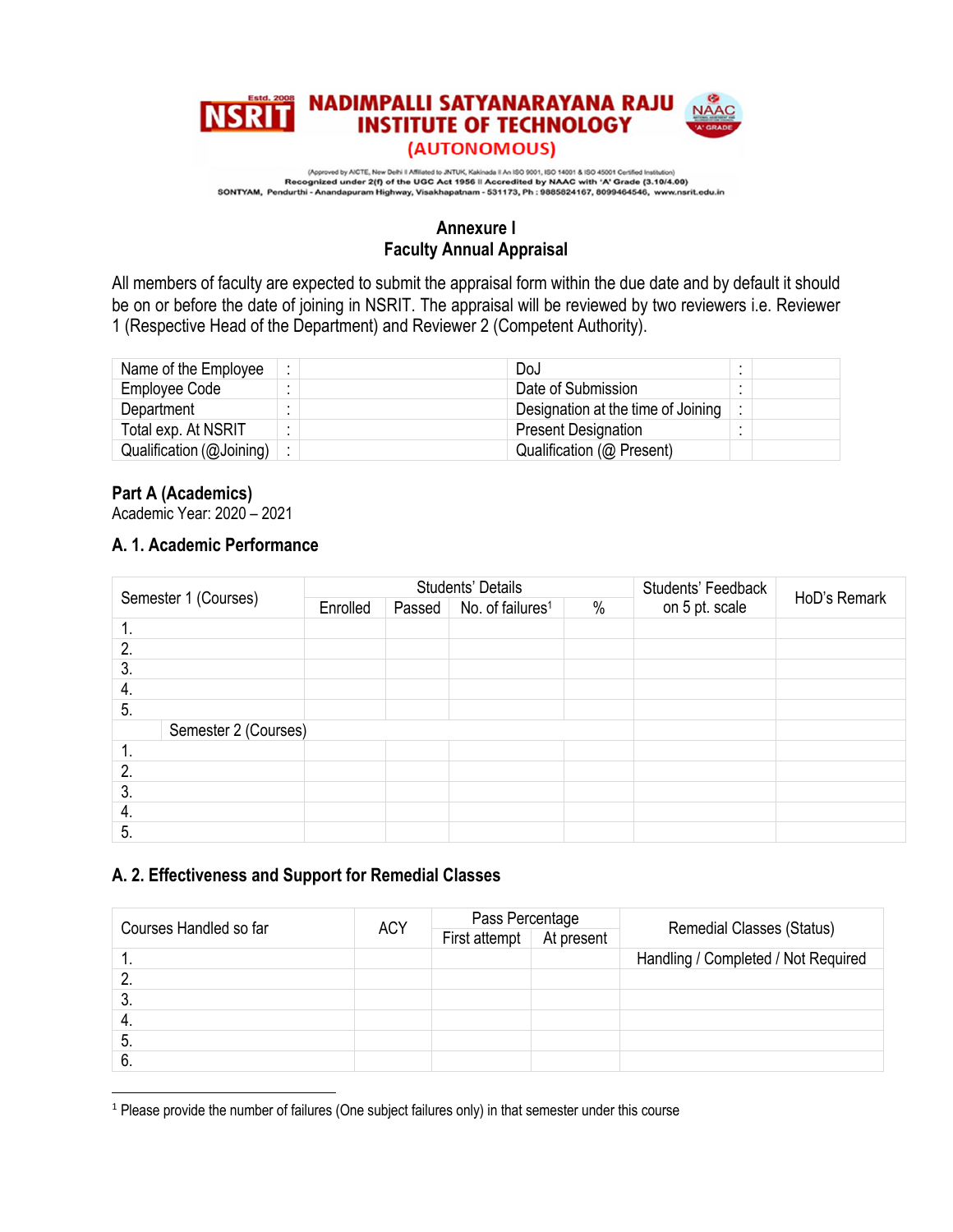### 7. **A. 3. Static E-Content Development for the Courses during the Present Appraisal Duration**

| Semester 1 (Courses) | HoD's<br>Remark | Semester 2 (Courses) | HoD's<br>Remark |
|----------------------|-----------------|----------------------|-----------------|
| . .                  |                 |                      |                 |
|                      |                 |                      |                 |
| υ.                   |                 |                      |                 |
| -4.                  |                 |                      |                 |
| 5.                   |                 |                      |                 |

## **Part B (Contribution to the Department Development)**

| Additional Works Assigned by the HoD | HoD's Remark             | <b>Additional Works</b><br>Volunteered | HoD's Remark             |
|--------------------------------------|--------------------------|----------------------------------------|--------------------------|
|                                      | Satisfied/ Not Satisfied |                                        | Satisfied/ Not Satisfied |
|                                      | Satisfied/ Not Satisfied | າ                                      | Satisfied/ Not Satisfied |
| ູບ.                                  | Satisfied/ Not Satisfied | -3.                                    | Satisfied/ Not Satisfied |
|                                      | Satisfied/ Not Satisfied | 4.                                     | Satisfied/ Not Satisfied |
| ົວ.                                  | Satisfied/ Not Satisfied | 5.                                     | Satisfied/ Not Satisfied |

Eg. Class teacher, timetable coordinator, mentor, NBA coordinator, NAAC coordinator, placement coordinator, autonomous coordinator, department newsletter, students training and other similar portfolio (s).

## **Part C.1 (Professional Development Activities)**

| No. of STTP / FDP participated by Institutes (Outside) sponsored by statutory bodies only (AICTE,<br>ATAL, NITTTR, and other similar agencies) (3-days and above only) (Online / Offline) | $\blacksquare$ |     |
|-------------------------------------------------------------------------------------------------------------------------------------------------------------------------------------------|----------------|-----|
| No. of Online Certification Courses (Undergone)                                                                                                                                           | $\bullet$      |     |
| No. of proposals submitted for organizing FDPs / STTP to funding agencies                                                                                                                 | $\bullet$      |     |
| No. of proposals sanctioned by funding agencies for organizing FDPs / STTPs                                                                                                               | $\bullet$<br>٠ |     |
| No. of FDPs / STTP organized (Funded) / Self supported                                                                                                                                    |                | X Y |
| No. of workshops attended / organized                                                                                                                                                     |                | X Y |
| Please attach a list of the above details and other details shall be uploaded to the google form as suggested by the<br>documentation cell                                                |                |     |

### **Part C.2 (Research and Consultancy)**

| Total No. of papers published in Journals |  | No. of Indexed (Scopus/SCI)       |  |
|-------------------------------------------|--|-----------------------------------|--|
| Papers presented (Within India)           |  | Intl. / National                  |  |
| Papers presented outside India            |  | <b>Patents</b>                    |  |
| Copyright                                 |  | Revenue through consultancy (Rs.) |  |